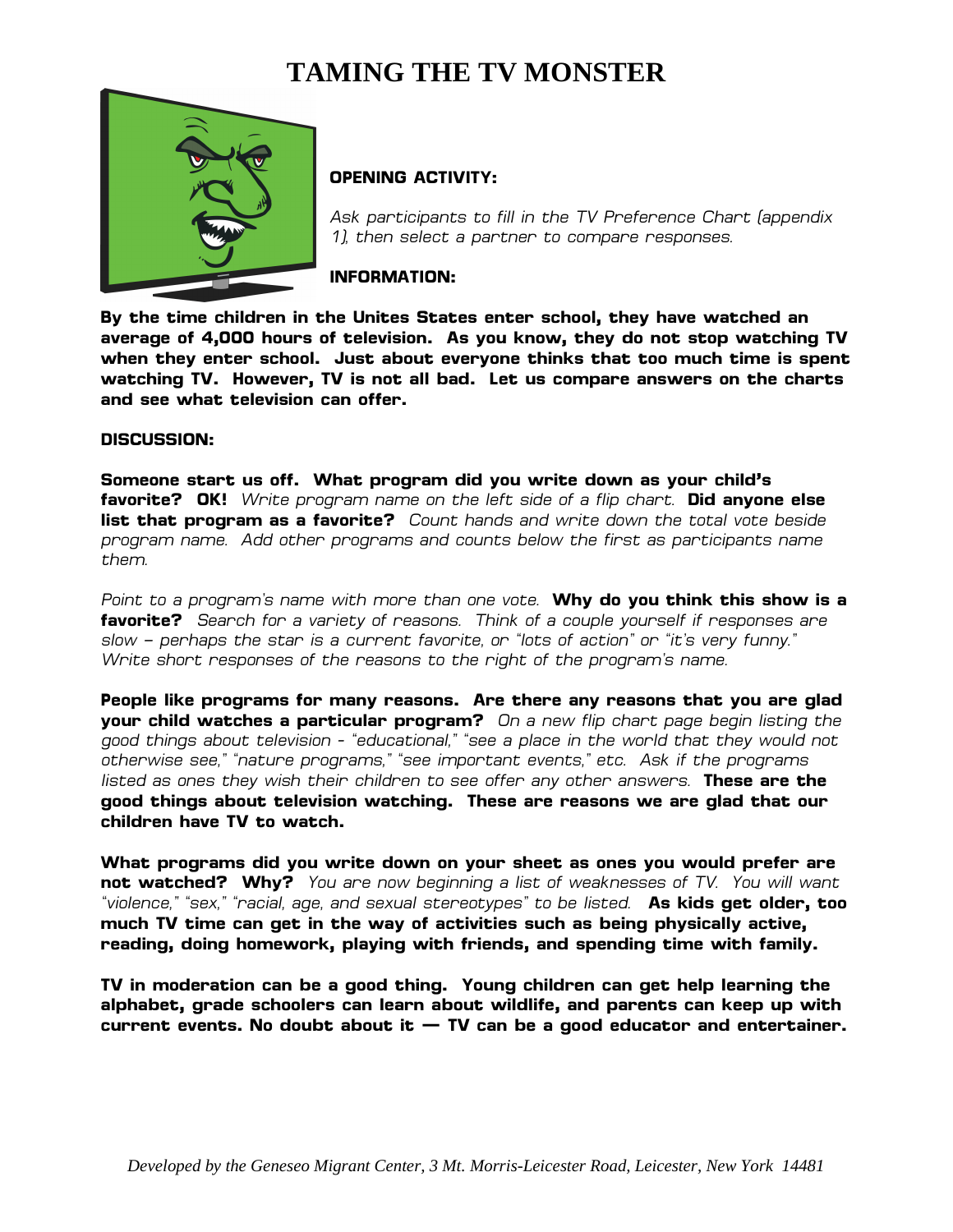## **TAMING THE TV MONSTER**

**Are there other reasons that watching television is bad? Children who spend more than 4 hours per day watching TV are more likely to be overweight. Children who view violent acts are more likely to show aggressive behavior. How about commercials? What are your children learning from commercials?** *Be sure that ideas such as these are listed:*

- *buying makes you happy*
- *you need to have things with the right labels*
- *processed food is better than that from the garden*

**What else is there about television that might be harmful to children? What about the time it consumes that children cannot then use for games, reading, individual play?** 

**Educational experts cannot agree about how much TV time is good or bad. Some say no TV is best. The American Academy of Pediatrics (AAP) recommends that kids under 2 years old not watch any TV. Children older than 2 should watch no more than 1 to 2 hours a day. No matter how much a child watches, parents should control the use of TV.**

#### **SMALL GROUP:**

**Let us divide into smaller groups to consider ways that your family can make good use of what television offers.** *Ask each small group to select a reporter so that they can give their findings to the whole group after ten minutes. Groups should work together on compiling ideas that would help a family control use of the TV, working from ideas that had been useful for their own family or that they had heard other people had tried. The following ideas might be added if they are not forthcoming:*

- *Sit down with the TV schedule and plan age-appropriate TV shows that each child*  can watch. When two children want different shows at the same hour, they will *need to take turns.*
- *Limit the hours of TV watching. Note that the set has an 'on/off' button. Use it.*
- *Watch the program to be sure it is appropriate for your child.*
- *Sometimes watch the program with your child. Ask the child what he/she thinks might happen next in the story, whether what has happened is realistic or not, or why a character has acted the way he/she did.*

*Bring group back together for reports. Use fresh flip chart page for ideas on controlling the TV. Give some ideas like reading books, coloring, or painting. After the reports are complete, summarize ideas. Hand out the TV Log (appendix 2). Ask participants to complete the logs for a week so that they can consider how much TV their children are watching.* 

## **FINAL ACTIVITY:**

**Name an idea that impressed you during the workshop.** *It is OK to have repeats.*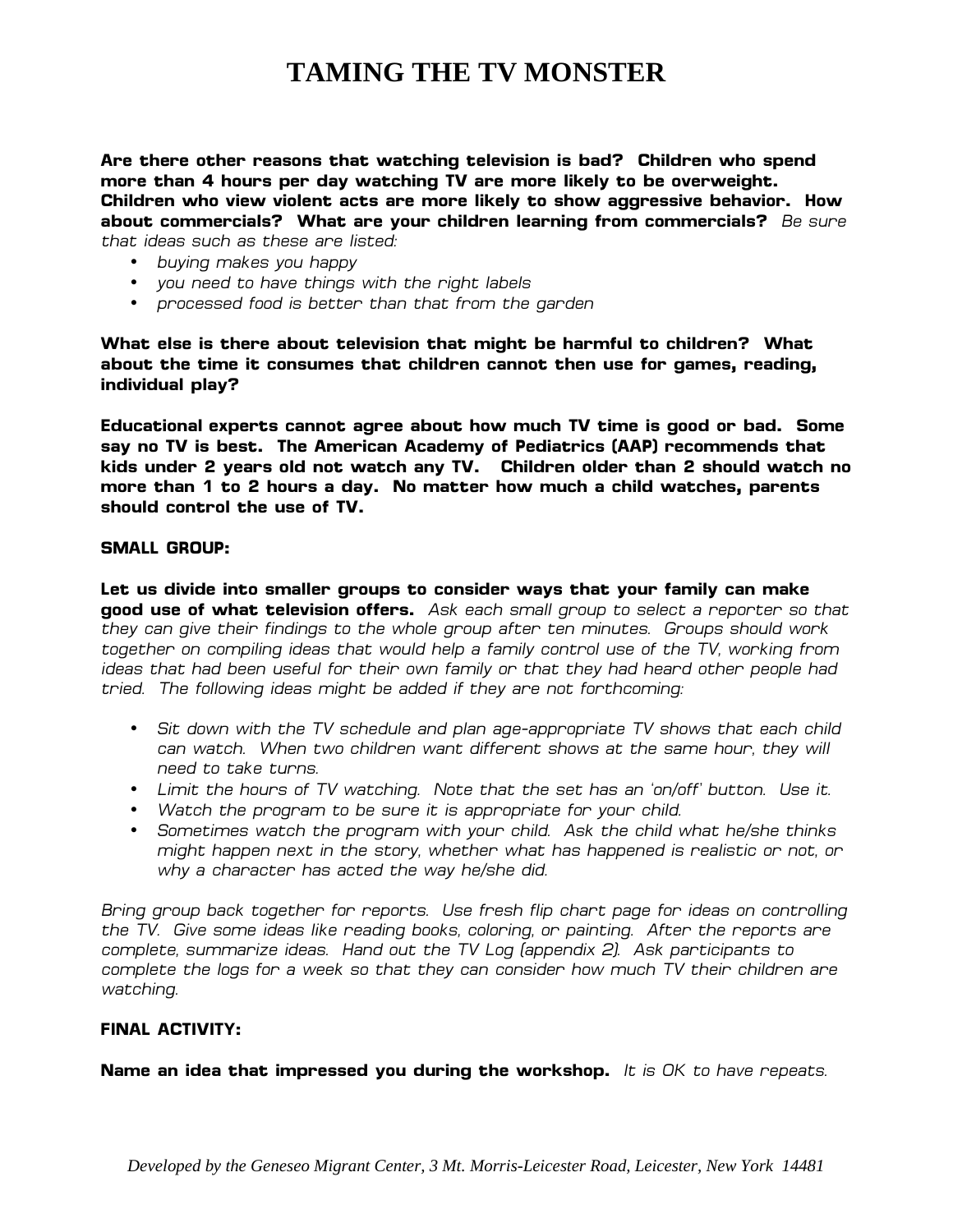